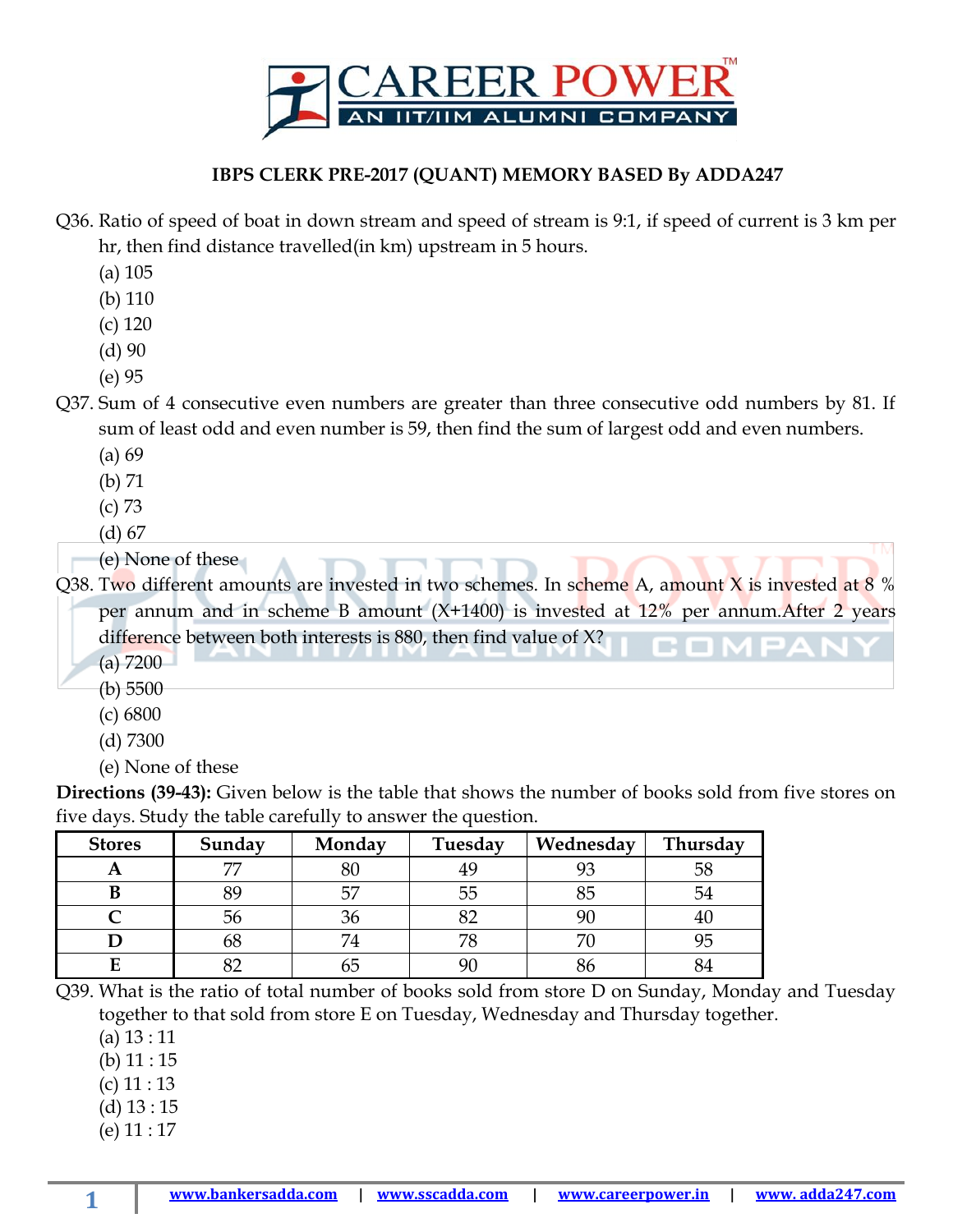Q40. Number of books sold on Friday from stores C and D increased by 15% and 20% respectively as compared to that sold on previous day. What number of books the stores  $C \&$ D sold on Friday?

- (a) 162
- (b) 158
- (c) 150
- (d) 160
- (e) 168
- Q41. Total numbers of books sold from store B on Tuesday and Wednesday together are what percent more or less than total books sold from stores C & D together on Monday?
	- (a)  $27\frac{3}{13}\%$
	- (b)  $27\frac{3}{11}$  $-9/0$
	- (c)  $25\frac{2}{11}$ %
	-
	- (d)  $24\frac{3}{11}\%$
	- (e) None of these
- Q42. What is the average number of books sold from stores B on Sunday, C on Tuesday and E on Thursday ?
	- (a) 82  $(b) 80$ (c) 88 (d) 75 **CO** m. (e) 85
- Q43. Find the difference in total number of books sold from stores C and E together on Tuesday and From store B on Monday and Thursday together?
	- (a) 61
	- (b) 65
	- (c) 59
	- $(d)$  60
	- (e) 63

**Directions (44-48):** What should come in place of the question mark(?) in following no. series? Q44. 255, 230, 250, 235, 245, ?

- (a) 245
- (b) 240
- (c) 225
- (d) 260
- (e) 265

Q45. 5, 3.5, 5, ?, 21.5, 56.75

- (a) 7.5
- (b) 8.5
- (c) 9.5
- (d) 10.5
- (e) 9

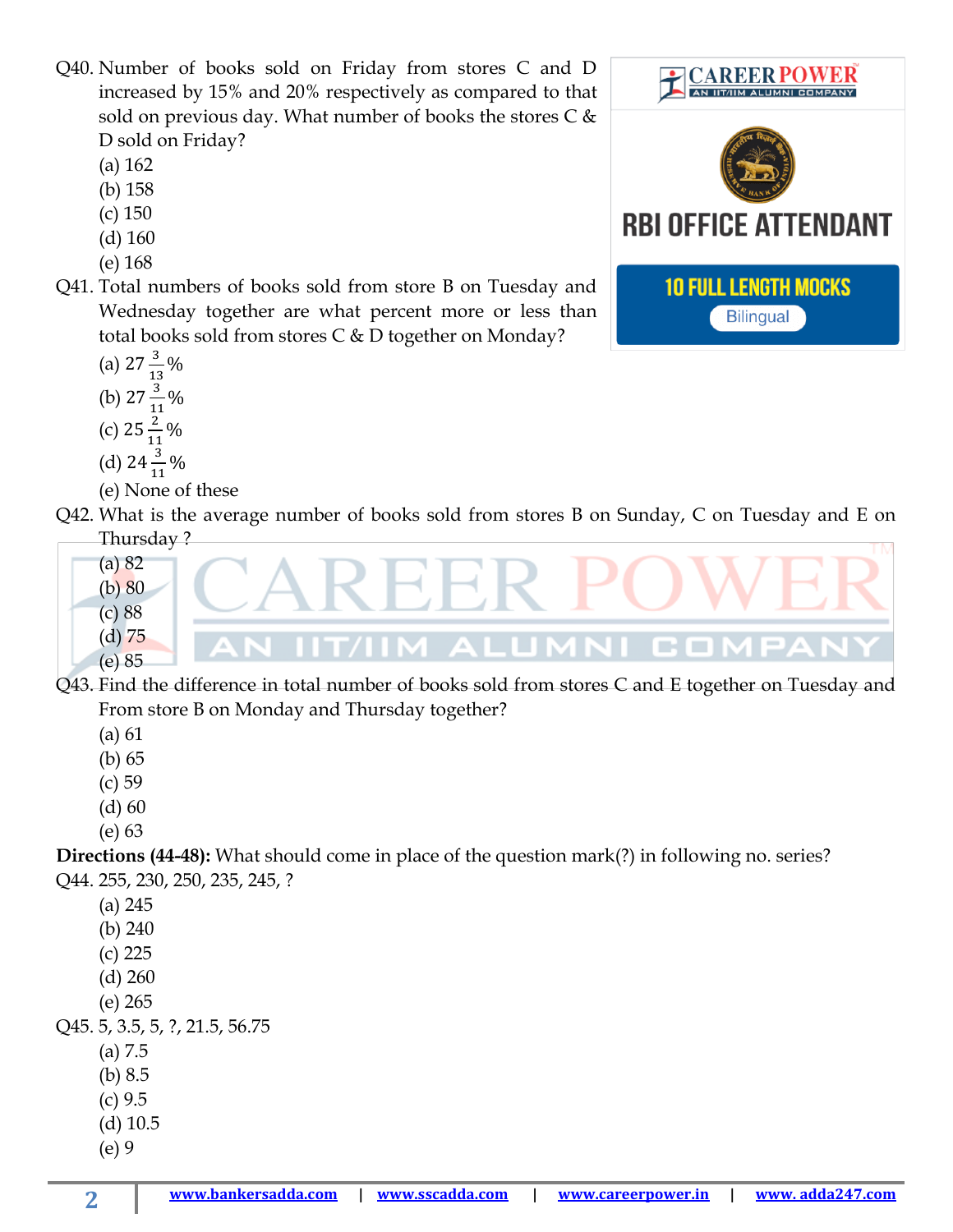Q46. 8, 4, 4, 8, 32, ? (a) 512 (b) 128 (c) 248 (d) 256 (e) 232 Q47. 129, 128, 124, 115, ?, 74 (a) 99 (b) 98 (c) 101 (d) 97 (e) 103 Q48. 0.5, 1.5, 5, 18, 76, ? (a) 380 (b) 385 (c) 390 (d) 375 (e) 395 Q49. Average age of A and B, 2 years ago was 26. If age of A 5 years hence is 40 yrs, and B is 5 year younger to C, then find difference between age of A and C? (a) 8 (b) 10 (c) 9

(d) 12 (e) None of these

Q50. Average of X, Y, Z is 24, X:Y = 2:3, X+Y = 60, then find X-Z=?

- (a) 16
- (b) 14
- (c) 8
- (d) 10
- (e) 12
- Q51. Cost price of two articles is same, trade man got profit of 40% on first article, selling price of second article is 25% less than first article, then find over all profit percent.

m. 

- (a) 23%
- (b)  $12\frac{1}{2}\%$
- (c) 25%
- (d)  $22\frac{1}{2}\%$
- (e) None of these
- Q52. Length of rectangle is 80% of diagonal of square of area 1225, then find area of rectangle if it's perimeter is 94√2.
	- (a) 1016
	- (b) 500
	- (c) 1604
	- (d) 1064
	- (e) 625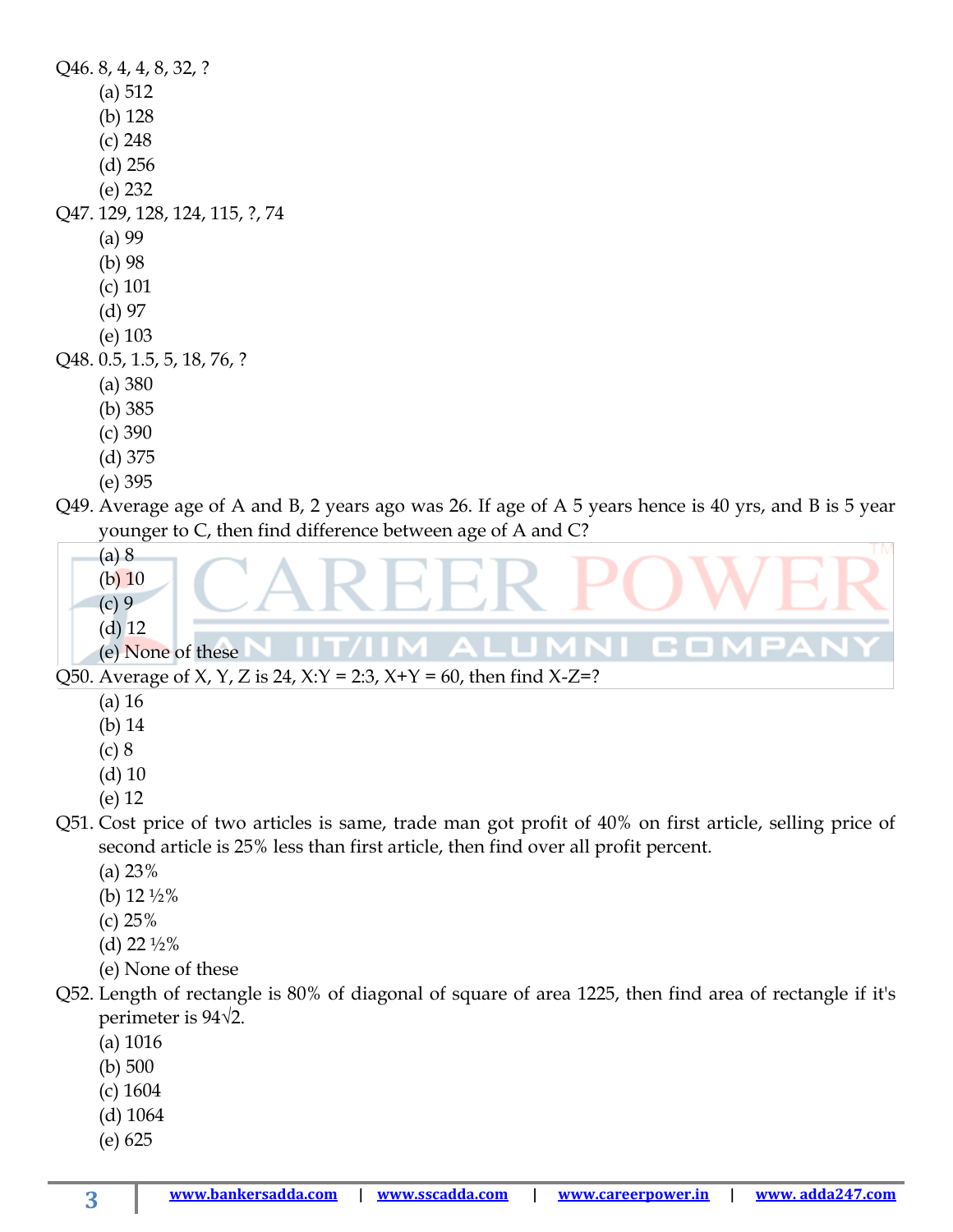Q53. Annual salary of Arun is 7.68 lac. In a month if he spends **CAREER POWER** 12000 on his children, 1/13th of rest on food and 8000 in AN IIT/IIM ALUMNI COMPANY mutual funds from his monthly salary, then find the monthly **IT OFFICER** saving he is left with. (a) 40,000 [SCALE-I] (b) 45,000 2017-18 (c) 50,000 **COMBO** (d) 36,000 (e) None of these **Directions (54-68):** What should come in place question mark (?) • 10 PRELIMS MOCKS Bilingual following simplification problems? • 10 MAINS MOCKS **English Medium** Q54. 40% of  $\left(\frac{20}{4}\right)$  $\frac{20}{4} \times ?$  = 48 (a) 20 (b) 24 (c) 28 (d) 32 (e) 22 Q55.  $(2.5 + 1.5)$   $(3.5 + 1.5) = ?$ (a) 15 (b) 30 (c) 20 (d) 24 EH  $(e)$  20.5 Q56.  $40 \times 64 \div 80 = ?^2 + 7$ (a) 5 ALUM 1 C O (b) 6 (c) 7 (d) 4 (e) 2 Q57. 25% of  $16 \times (15 - ?)^3 = 256$ (a) 15 (b) 13 (c) 9 (d) 11 (e) 7 Q58. 90 = 15% of 1000  $\times$  3% of  $\left(\frac{100}{2}\right)$  $\frac{00}{?}$ (a) 4 (b) 5 (c) 7 (d) 9 (e) 3 Q59. ? +  $7^2$  =  $(7 \times 4)$  +  $(43 \times 5)$ (a) 192 (b) 194 (c) 196 (d) 198 (e) 200

**4**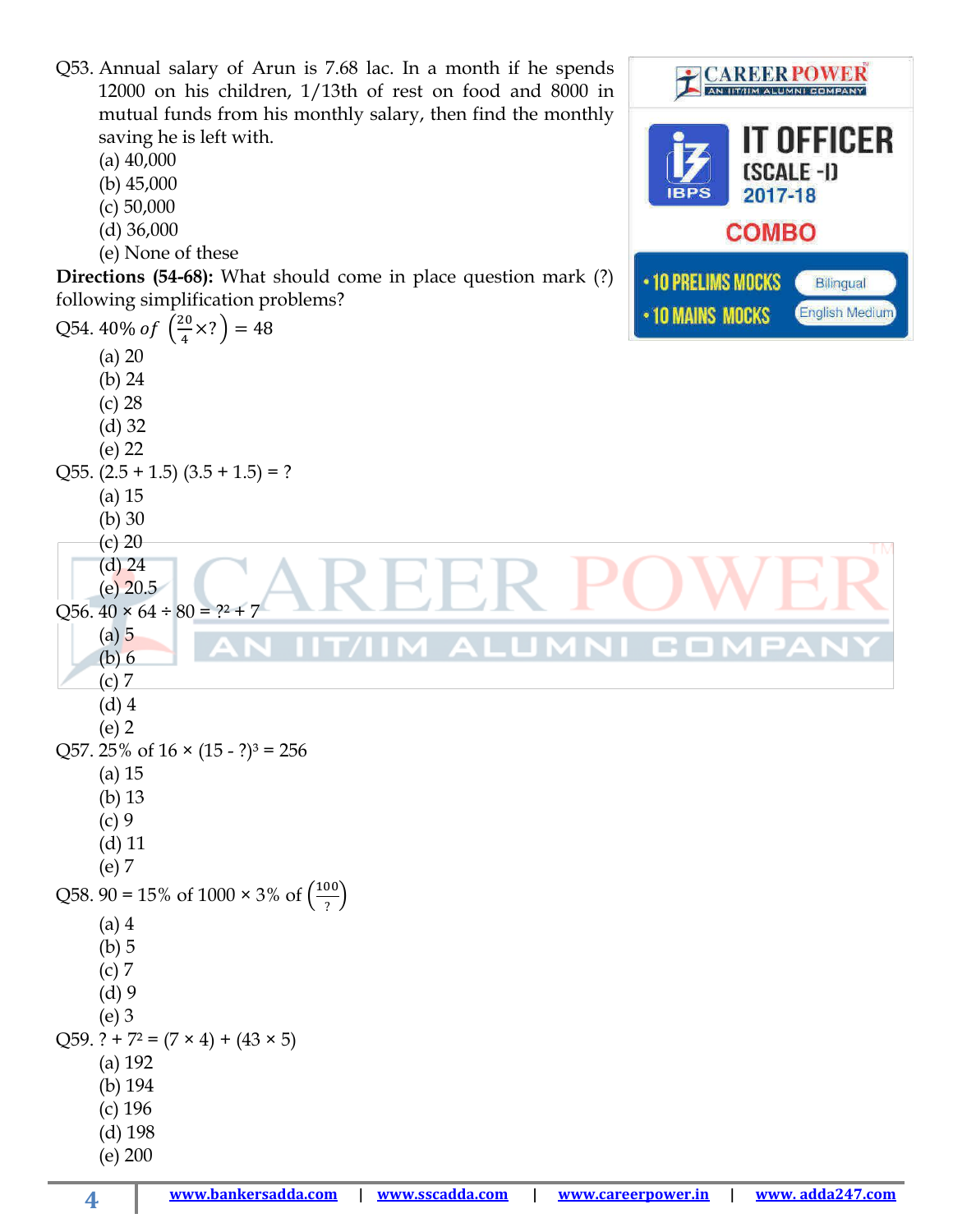| Q60. $3\frac{1}{3}$ – ? $\times \frac{3^2}{2^3}$ = 2 $\frac{5}{6}$ | <b>CAREER PO</b>     |
|--------------------------------------------------------------------|----------------------|
| (a) $2/3$                                                          |                      |
| (b) $2/9$                                                          |                      |
| $(c)$ 4/9                                                          |                      |
| (d) 9/4                                                            | <b>RBI ASSISTANT</b> |
| (e) $7/9$                                                          |                      |
| Q61. 40% of $(102 \div 17) \times ? = 2^3 \times 6$                | <b>MAINS</b>         |
| $(a)$ 20                                                           | <b>10 MOCK TESTS</b> |
| (b) $22$                                                           |                      |
| $(c)$ 25<br>$(d)$ 30                                               | <b>Bilingual</b>     |
| $(e)$ 15                                                           |                      |
| Q62. $? - 2^3 = (7^2 - 12) + (10^2 - 17)$                          |                      |
| $(a)$ 132                                                          |                      |
| $(b)$ 126                                                          |                      |
| $(c)$ 124                                                          |                      |
| $(d)$ 128                                                          |                      |
| (e) 130                                                            |                      |
| Q63. 400% of ? = $(13 \times 15)$ – $(891 \div 9)$                 |                      |
| $(a)$ 20                                                           |                      |
| (b) 24<br>$(c)$ 22                                                 | TM.                  |
| $(d)$ 28                                                           |                      |
| $(e)$ 18                                                           |                      |
| Q64. $8^2 \times 8^2 = 2^2 \times 2^6 \times 2^4$                  |                      |
| $(a)$ 1                                                            |                      |
| $(b)$ 3                                                            |                      |
| $(c)$ 2                                                            |                      |
| $(d)$ 0                                                            |                      |
| $(e)$ 4<br>Q65. 20% of $(2^2 \times 3^2) - 2 = ?$                  |                      |
| (a) 2.5                                                            |                      |
| (b) $5.2$                                                          |                      |
| (c) 5.4                                                            |                      |
| $(d)$ 5.6                                                          |                      |
| (e) 6.2                                                            |                      |
| Q66. 20% of $\frac{1}{5}$ of 2250 = 50 + ?                         |                      |
| (a) 55                                                             |                      |
| (b) 90                                                             |                      |
| (c) 50                                                             |                      |
| $(d)$ 40                                                           |                      |
|                                                                    |                      |
| $(e)$ 45                                                           |                      |
| $Q67.986 - 432 + 116 = ? + (13)^2$                                 |                      |
| (a)501                                                             |                      |
| (b)505<br>(c)401                                                   |                      |

Г